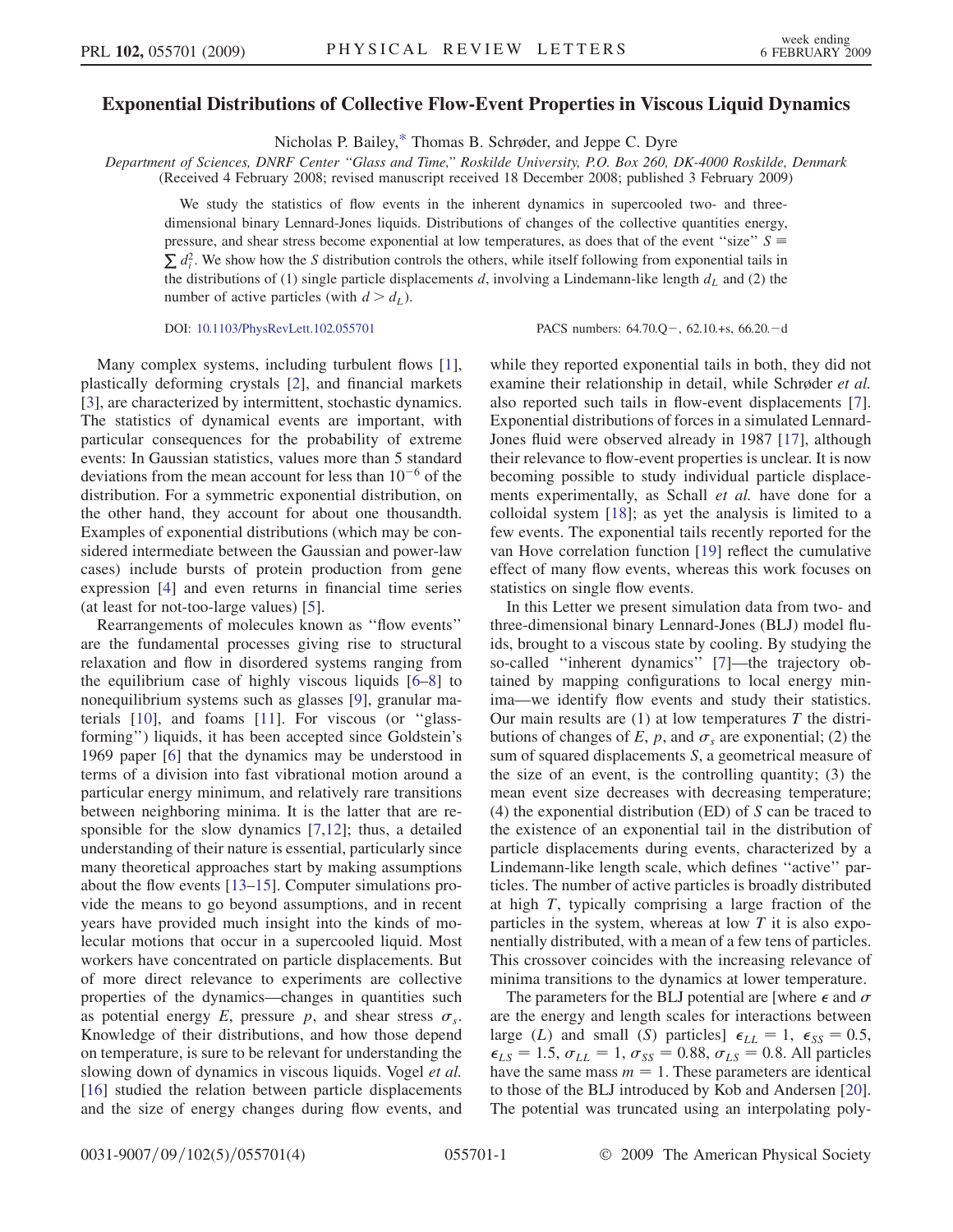nomial between 2.4 $\sigma_{\alpha\beta}$  and 2.7 $\sigma_{\alpha\beta}$  ( $\alpha$ ,  $\beta \in \{L, S\}$ ). All results reported here are from constant volume simulations with periodic boundary conditions, with  $N_p = 700$  (1372) particles in 2D (3D), of which 60% (80%) were of type L, at a density of  $1.2\sigma_{LL}^{-2}$  (1.2 $\sigma_{LL}^{-3}$ ), using a time step of 0.01  $\sigma_{LL} \sqrt{m/\epsilon_{LL}}$  (0.005 at  $T \ge 1.0$ ). The system size was<br>chosen to allow a large range of event sizes. From now chosen to allow a large range of event sizes. From now on, all quantities will be reported in the ''natural'' units defined by  $\epsilon_{LL}$ ,  $\sigma_{LL}$ , and m. Two-step relaxation, a signature of landscape-influenced dynamics, first appears at  $T \sim$ 0.50 (2D) and  $T = 0.60$  (3D).

To identify flow events we carried out Stillinger's procedure [[21](#page-3-0)] of quenching configurations to the ''nearest'' local minimum. For  $T \ge 0.5$ , we quenched every time step. For lower  $T$  we quenched every tenth time step, and if a change of minimum was observed, the simulation was ''backtracked'' and quenched at each of the intervening time steps. We detected events using the sum of squared particle displacements  $S = \sum_i d_i^2$ , where  $d_i$  is the magnitude of the displacement of the *i*th particle between suctude of the displacement of the ith particle between successive inherent structures: A value greater than  $10^{-3}$  is sufficient to distinguish a genuine change of minimum from numerical noise. This criterion is consistent with one based on changes in inherent energy or stress. Care was exercised in the minimization process [[22](#page-3-0)]. In the following we place somewhat more emphasis on the 2D data because better statistics were obtained; due to a larger number of particles in 3D (though the linear size is more than a factor of 2 smaller) and the larger number of neighbors per particle, the minimization is more time consuming (by about a factor of 6). Thus  $(10–20) \times 10^3$  events per temperature were obtained in 3D compared to 10<sup>5</sup> in 2D.

Figure 1 shows  $P(\Delta^N X)$  as a function of  $|\Delta^N X|$ , where X is E, p, or  $\sigma_s$  and the  $\Delta^N$  denotes the change normalized by the rms equilibrium fluctuations  $[\sqrt{\langle (X - \langle X \rangle)^2 \rangle}]$  calcu-<br>lated from the time series of inherent states  $(T = 0.33)$ lated from the time series of inherent states ( $T = 0.33$ ). The tails are very close to exponential for  $|\Delta^N X| \ge 0.25$ . Though the distributions differ at small values, the tails for p and E are very similar, with the same decay length  $\lambda \sim$ 0:16 (possibly a reflection of the strong-pressure correlations recently reported for van der Waals systems [\[25](#page-3-0)]), while that for shear is larger,  $\lambda \sim 0.28$ . To quantify how close to Gaussian a distribution is we use a non-Gaussian parameter NGP  $\equiv \langle (\delta x)^4 \rangle / 3 (\langle (\delta x)^2 \rangle)^2 - 1$  for any quan-<br>tity x. This is zero for a Gaussian distribution and unity for parameter  $NGP \equiv \langle (\partial x)^2 \rangle / 3 \langle (\partial x)^2 \rangle^2 = 1$  for any quantity x. This is zero for a Gaussian distribution and unity for a (symmetric) ED. The inset of the figure compares distributions of shear stress changes at the highest and lowest temperatures, now normalized to unit width. That from  $T = 1.5$  is clearly more Gaussian, albeit with an exponential tail a few standard deviations from the mean.

By symmetry, changes of shear stress are uncorrelated with those of energy and pressure, meaning that none of these quantities can be considered a meaningful measure of the ''size'' of an event. A natural measure of the size of an event is the quantity used to detect them,  $S = \sum_i d_i^2$ . The S<br>distributions are shown in Fig. 2(a). Going from high to distributions are shown in Fig. [2\(a\)](#page-2-0). Going from high to



FIG. 1 (color online). Distributions of  $\Delta^N E$ ,  $\Delta^N p$ ,  $\Delta^N \sigma_s$  for  $T = 0.33$  (2D); dashed lines show exponential fits to values above 0.3, with decay lengths 0.160, 0.162, 0.284 for E, p,  $\sigma_s$ , respectively. Inset: Distribution of  $\Delta \sigma_s$  at  $T = 1.5$  and 0.33, now normalized to have unit standard deviation, and compared with a standard normal distribution. Non-Gaussian parameters (NGP) are indicated for each distribution.

low temperature, there is a dramatic reduction in the average size, while the shape of the distribution becomes increasingly exponential [\[26\]](#page-3-0). Examining the distributions of  $\Delta X$  for a narrow range of S, we find they are Gaussian even at low T when the full distributions are exponential [Fig. [2\(b\)](#page-2-0)]. For not-too large values of S ( $S \le 10$ ), the variance for these fixed-S distributions rises approximately linearly with S [right-hand panels of Fig. [2\(b\)\]](#page-2-0). This shows that for a given S,  $\Delta X$  is essentially a sum of random contributions, whose number is proportional to S, the size of the event. This relationship is independent of T for  $\Delta \sigma_s$  (lower right-hand panel), but this holds only for small S for  $\Delta p$  and  $\Delta E$  (upper right-hand panel). It is not clear why this is. In all cases the variance tends to saturate as S exceeds 20 (50 for E at  $T = 1.0$ ).

The above can be made mathematically explicit by writing  $P(\Delta X) = \int_0^\infty P(\Delta X|S)P(S) dS$ . At low T if  $P(S) = (1/(S)) \exp(-S/(S))$  and the conditional probability  $(1/\langle S \rangle)$  exp $(-S/\langle \overline{S} \rangle)$  and the conditional probability<br> $P(\Lambda X | S)$  is a Gaussian with variance  $\alpha_N S$  then integration  $P(\Delta X|S)$  is a Gaussian with variance  $\alpha_X S$ , then integration<br>gives  $P(\Delta X) = 1/(2\alpha_X \langle S \rangle) \exp(-2|\Delta X|/\sqrt{2\alpha_X \langle S \rangle}).$ gives  $P(\Delta X) = 1/(2\alpha_X \langle S \rangle) \exp(-2|\Delta X|/\sqrt{2\alpha_X \langle S \rangle}).$ <br>Linear fits to the  $S < 10$  data for  $T = 0.33$  give for  $\alpha_X$ Linear fits to the  $S < 10$  data for  $T = 0.33$  give for  $\alpha_X$ the values 0.32,  $1.5 \times 10^{-3}$ , and  $5.8 \times 10^{-3}$  for E, p, and  $\sigma$ , respectively. The decay lengths of the corresponding  $\sigma_s$ , respectively. The decay lengths of the corresponding EDs should be  $\sqrt{\alpha_X \langle S \rangle / 2}$ . For  $T = 0.33$ ,  $\langle S \rangle = 1.83$ , we get values 0.54, 0.012, and 0.023. After normalizing by the get values 0.54, 0.012, and 0.023. After normalizing by the rms fluctuations as was done in Fig. 1, these become 0.16, 0.15, 0.26, in reasonable agreement with the decay lengths determined in Fig. 1.

To understand the distributions of  $S$  we consider the distributions of individual (large) particle displacements  $d$  in flow events, shown in Fig. [3.](#page-2-0) As found in Refs. [[7,16\]](#page-3-0), clear exponential tails appear for d larger than about 0.2. The decay lengths vary surprisingly little over the simulated temperature range, 0.08–0.15. Most of the variation is in the number of particles in the tail region (the average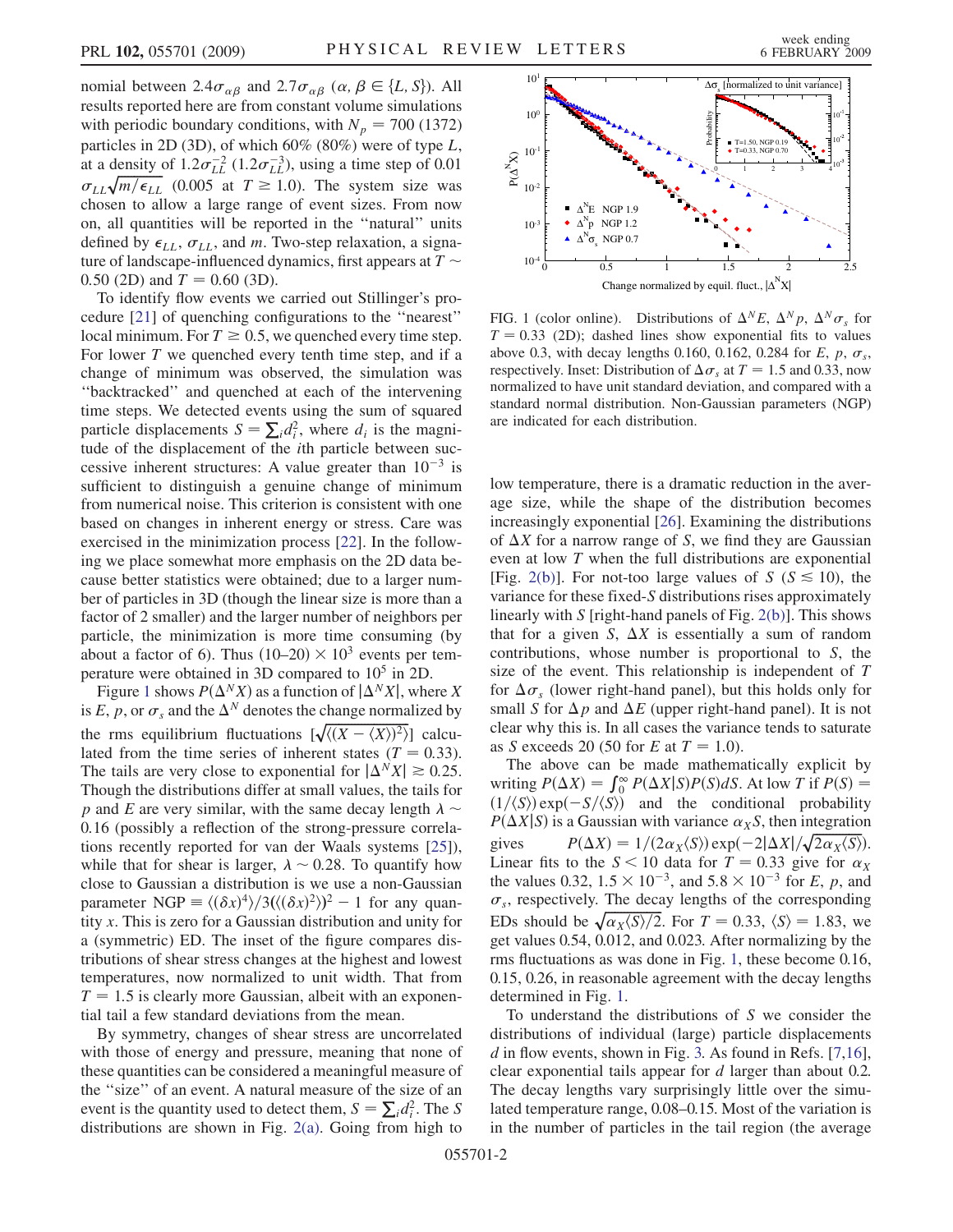

<span id="page-2-0"></span>

FIG. 2 (color online). (a) Distributions of S for events for different temperatures, and fits to the tails (Gaussian for  $T =$ 1.0, 1.5, otherwise exponential). Structural relaxation times  $\tau_{\alpha}$ determined from the self-intermediate scattering function are also indicated. (b) Left-hand panel: Normalized change in shear stress for event size S in different narrow intervals at  $T = 0.33$ . Right-hand panels: Variance of (absolute) changes of (top)  $E$ and (bottom)  $\sigma_s$  as a function of S. For the range of S relevant for lower  $T$ , the variances are almost linear in  $S$ . This linear relation is independent of T for  $\sigma_s$ , while the slope increases with  $T$  for  $E$ .

number per event). We find it useful to take the length scale  $\sim$ 0.1 suggested by the decay length seriously, and define the "active" particles as those with  $d > d_L = 0.1$  (independent of  $T$  for simplicity).

Distributions of  $N_A$ , the number of active particles, are shown in the right-hand panel of Fig. 3. There is a striking shift in both the shape and the mean value from high to low  $T: A$  typical event at high  $T$  involves most of the system; indeed, larger events are more probable than smaller ones. At low  $T$  the distribution becomes exponential with a mean of order a few tens of particles. In this regime, the events are relatively localized though not necessarily compact (see the example in Fig. 3)—stringlike spatial correlation is present in varying degrees in small and intermediatesized events, while the largest events tend to have a more compact structure. The spatial structure of flow events has been investigated by different authors. While Schrøder et al. found stringlike correlations for transitions between



FIG. 3 (color online). Left-hand panel: Distributions of L-particle displacements during events at four temperatures, and exponential fits of tails ( $d > 0.3$ ), with  $\lambda$  denoting decay length. S-particle displacements are shown for the lowest temperature (where the difference is greatest). Right-hand panel: Distribution of  $N_A$ , the number of active particles, for the same temperatures, with fits for the three lowest temperatures. A visualization of the 35 active particles in an event at  $T =$ 0:33 is shown in the upper part.

minima, Appignanesi et al. used the distance matrix method to identify transitions between so-called metabasins [\[27](#page-3-0)]. Their analysis highlights events involving a large fraction of the system, which was relatively small (150 particles). In fact, their data (Fig. 2 of Ref. [\[27\]](#page-3-0)) are consistent with an exponential tail with characteristic size of order 10–20 particles; the ''democratic events'' would simply be the largest events in the tail. On the other hand , we observe stringlike features in smaller events, but not so much in larger ones. Thus our results encompass both those of Schrøder et al. and Appignanesi et al.

Figure 4 shows data for a 3D system. The basic features are similar to the 2D case, and, in particular, the S distribution controls the others. Also shown in the third panel of Fig. 4 is the distribution of  $N_A$  for a smaller system,  $N_P$  = 110, which is clearly cut off by the system size—this could well explain a factor of 4 difference in relaxation time between the two sizes that we observe.



FIG. 4 (color online). Distributions of S, d (L particles), and  $N_A$  for a 3D system at temperatures  $T = 0.60, 0.48,$  and 0.42.  $P(N_A)$  for a system with  $N_P = 110$  at  $T = 0.48$  is also shown.